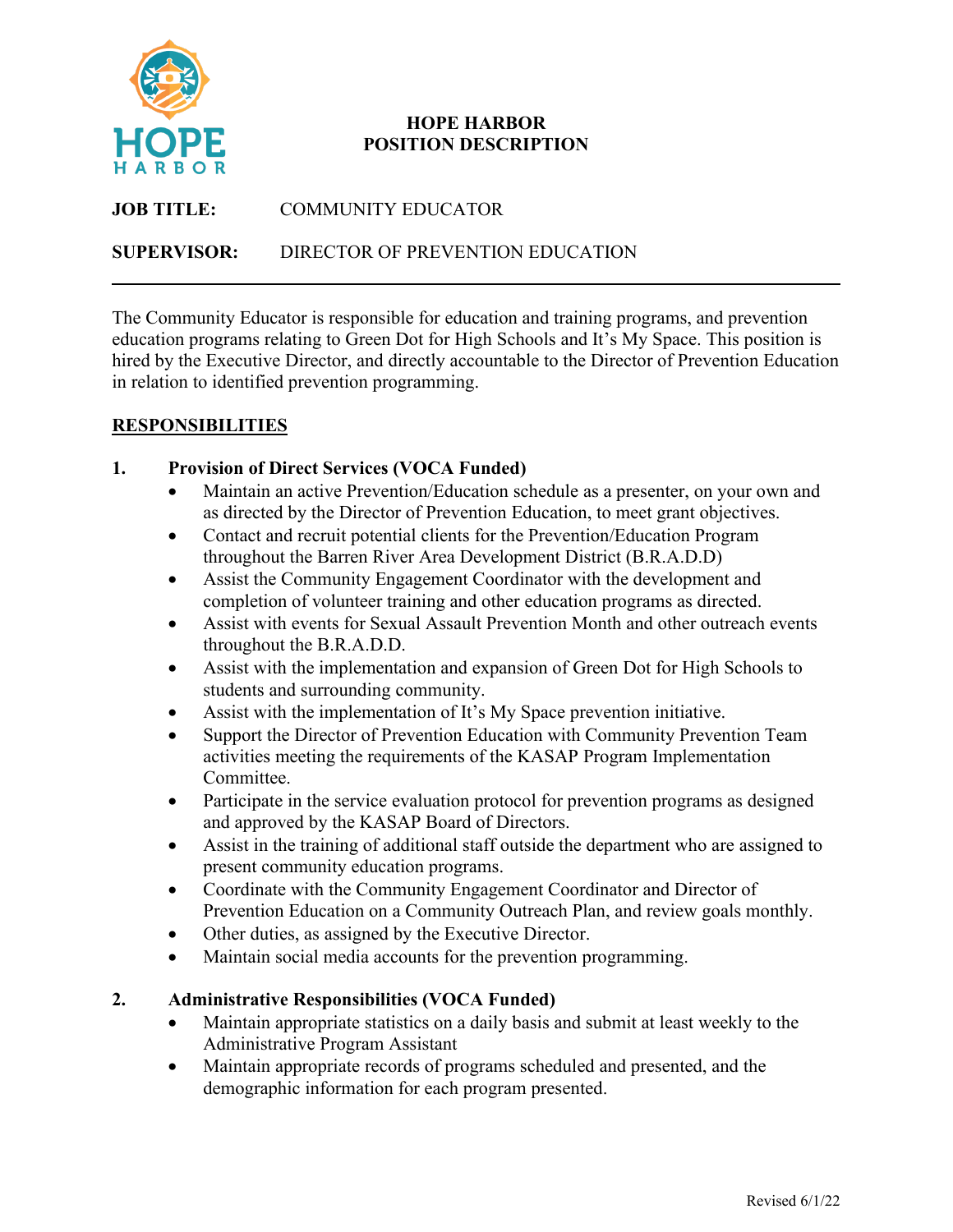- Provide appropriate evaluations during programs and assist in compiling outcomes for given evaluations.
- Meet monthly with the Director of Prevention Education to update on progress toward goals and objectives
- Meet monthly with the Director of Prevention Education to update of prevention programming goal**s**

#### **3. Preservation of Program Integrity**

- Commitment to learn the content of the various programs in a timely manner.
- Maintain appropriate outlines for each program.
- Commitment to preserve the integrity and delivery of each program to ensure that each participant receives adequate and timely information.
- Interest in personal and professional development

#### **4. Other Responsibilities**

- Participate in the crisis intervention/volunteer training for volunteers.
- Participate in crisis intervention back up rotation.
- Commitment to work against discrimination due to race, creed, gender, age, disability or sexual orientation in the field of victim service.
- Commitment to community and human services.
- Evidence of good interpersonal skills and ability to maintain good working relationship with the staff, volunteers, and community partners.

### **REQUIREMENTS**

- 1. Combination of appropriate B.A. degree and experience to demonstrate satisfactory ability to perform the duties of the position.
- 2. No prior history of criminal behavior.
- 3. Must complete 8-hours of related training prior to any direct (client) services.
- 4. Complete the required 40-hour Volunteer Training program within three months of hire.
- 5. Must participate in training regarding HIPAA related policies and procedures within 6 months of hire.
- 6. Complete training which includes information concerning difference between advocacy and the practice of law.
- 7. Participate in at least eight (8) hours of continuing education annually relating to Hope Harbor's client population. but could require up to (12) hours per funding requirements. The yearly continued education must include a minimum of (3) hours of anti-oppression related topics.

I have read and understand the above duties and responsibilities of this position and agree to abide by them. I understand that upon failure to perform the required duties, appropriate disciplinary action or termination will follow.